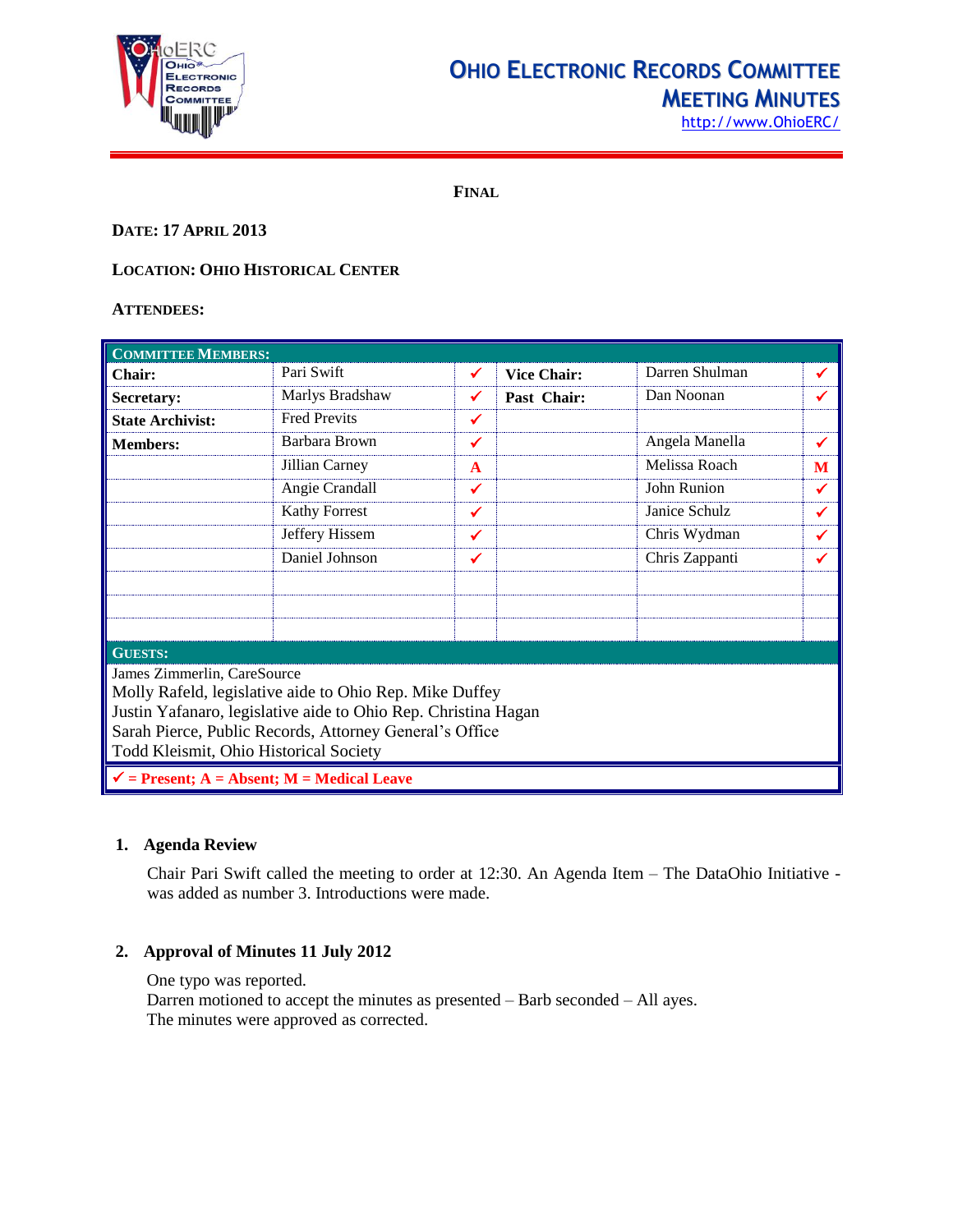

## **3. The DataOhio Initiative – Open Government Data**

Molly Rafeld and Justin Yafanaro requested feedback for Ohio Representatives Mike Duffey and Christina Hagan, who are sponsoring a series of bills for the DataOhio Initiative – Open Government Data.

- Open Data would require state and local public agencies in Ohio to an open data standard on a moving forward basis for information published online.
	- o Dan. N. pointed out that open source is not free and that the CIO in Massachusetts lost his job over it.
- Uniform Chart of Accounts method of accounting that would provide transparency, uniformity, accountability and comparability of financial information for state and local government in Ohio.
	- o Dan. N. could help with retention schedules.
- Data.Ohio.gov would require Ohio to participate in national best practices effort by creating our own catalog, data.ohio.gov.
	- o Darren suggested getting DAS into it. Molly said they are already on it.
- Local Government Information Exchange Grants provide \$10,000 grants to local governments as a reward for going above and beyond basic open data requirements.
	- o Jeffery mentioned executive order regarding transparency. Darren said that time and data can be misleading. Jeffery said that standardizing a few things less scary than saying open data. Darren suggested replacing .pdf. Angela suggested a metadata standard. Dan N. stated that open data may be a misnomer – may be documents rather than data.

Molly said that open data would allow companies to come in with value added product. Angela and Dan N. had a problem with helping them do it. Eventually replacing many public records requests would make it more appealing to local government. Angela said that standardization of retention schedules can tie in and is needed. Dan N. suggested starting with a pilot program. Angie C. said if majority use same software, it could potentially go from there.

## **4. Meetings for 2013**

Future meetings are July 17, and October 16 from 12:30-3:30 pm in the Third Floor Classroom.

## **5. Membership Committee Report**

Darren reported no new members, but does have two leads.

#### *4.1 Membership Criteria Discussion:*

Darren asked if we want to allow members from non-profits. We would need to change the bylaws to do so. Pari was worried about lobbying from these groups. Angie C. suggested that we could limit the number of members from these types of groups, possibly to two. Darren said he would draft an updated bylaw. Voting would be by e-mail.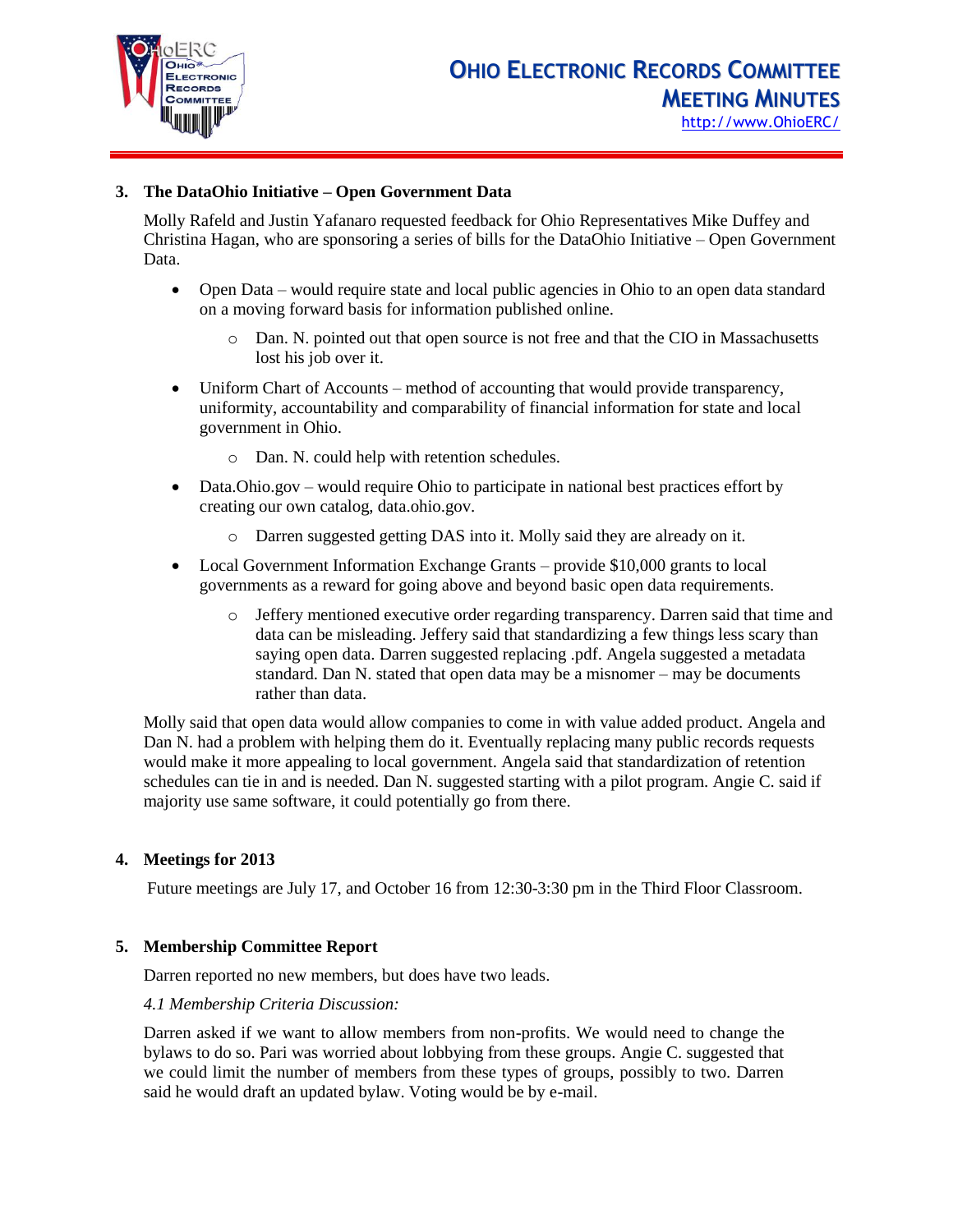

## **6. State Archives Update**

- OHRAB meets April 26, 2013. 28 institutions requested \$43,000. \$11,000 was awarded due to budget cuts. Eight institutions have been awarded Regrant funding. The list is available at: [http://ohsweb.ohiohistory.org/ohrab/index.php?title=Re-grants\\_SNAP\\_Grant\\_Committee](http://ohsweb.ohiohistory.org/ohrab/index.php?title=Re-grants_SNAP_Grant_Committee) .
- SERI Council of State Archivists State Electronic Records Initiative <http://www.statearchivists.org/seri/index.htm>
	- o Strategic Training and Education Program <http://www.statearchivists.org/seri/STEP/index.htm>
	- o Program for Electronic Records Training, Tools, and Standards <http://www.statearchivists.org/seri/PERTTS/index.htm>

## **7. Discussion of NAGARA E-Records Forum**

Pari has nothing new; needs ideas on topics and speakers. Dan N. suggested outsourcing the speaker and insourcing the workshop. The subcommittee will teleconference for ideas, venue, and date.

## **8. Action Item Reports**

- Cloud Computing tip sheet finished.
- ERM (see below).
- Social Media Guideline formatted.
- "Transfer to Archives" section of ERM Fred sent suggestions to Janice.
- Matrix of current subcommittees and members serving finished.
- $\bullet$  Check weblinks pending.
- Web Content Guideline Darren agreed to lead subcommittee. Dan N. dropped out. Subcommittee members will read, comment, and send to Darren.
- Hybrid Microfilm tip sheet- finished.
- E-mail Management tip sheet Old guideline needs overhaul. Darren asked Chris Z. for a case study on what he is doing. Dan. N., Chris Z., and Angie C. will look at guidelines. Marlys will take suggestions and Dan N.'s PowerPoint slide to make a new visual, simplified tip sheet.
- NAGARA E-Records Forum Prep Ongoing
- Google Analytics Next Time
- E-mail Case Study Next Time

## **9. Subcommittee Reports**

## *9.1.Cloud Computing*

 Do we need a full guideline? The answer was yes. Overlap – benefits of cloud computing for records management, administrative functions – pros and cons – pitfalls. Update in July.

#### *9.2 Electronic Records Management*

• Read and comment – paring down to focus on major issues – technical information needs updated – Dan N. suggested to break into separate guidelines – feedback due May 3.